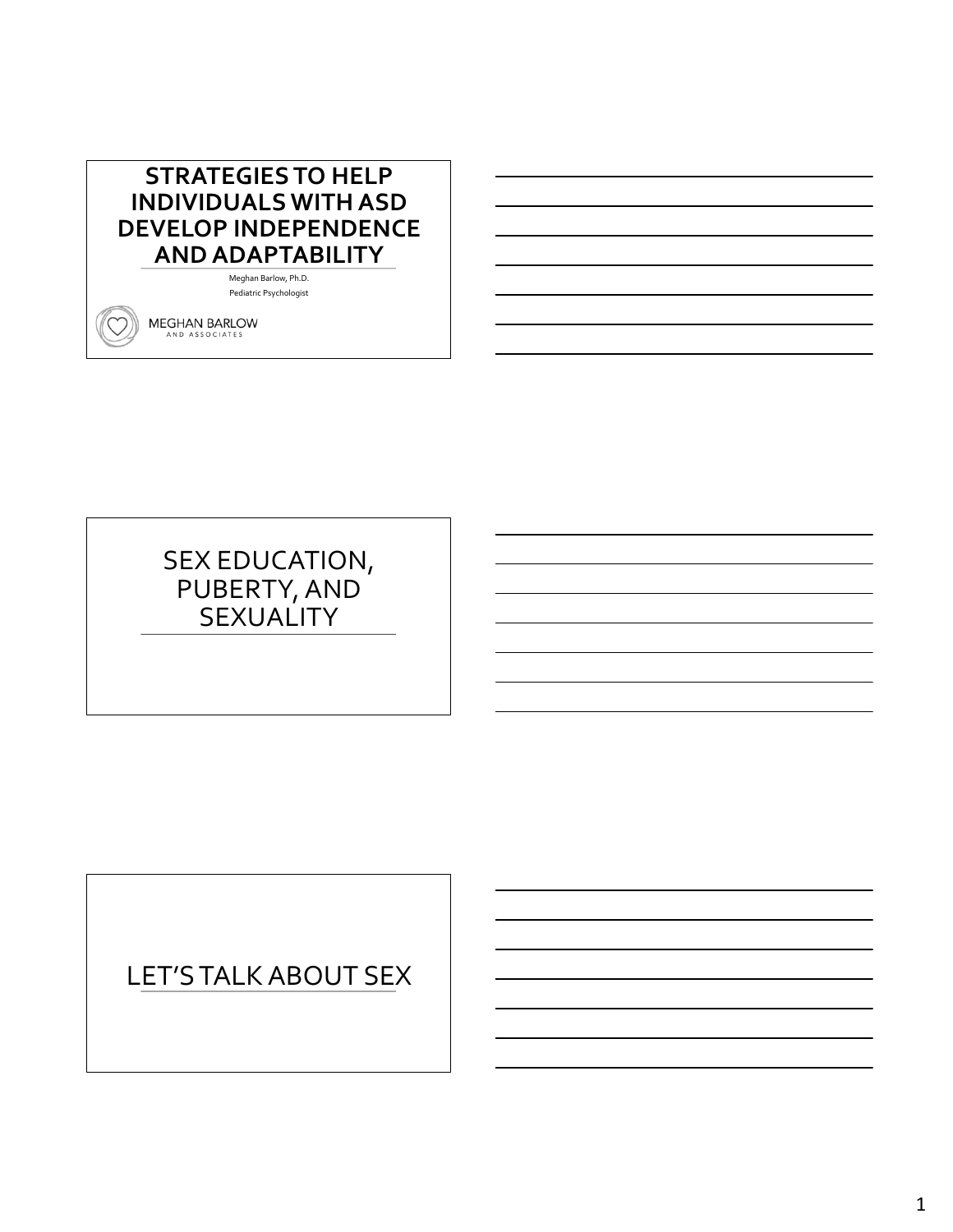#### Typical Sex Talks

- •Hand a book, hope for the best
- •Vague references, information, "beating around the bush"
- •And then, the confused kid picks up information from friends, TV, internet

### So People with ASD Will Understand

•Avoid euphemisms

- •Avoid unfinished sentences
- •Be clear, honest, and specific

•Be comfortable

•Check in for understanding, clarifications

#### Why Is This So Important

•Because people with ASD are human beings with sexuality and will most likely engage in sexual relationships in their lifetime and are entitled to accurate information

•Vulnerabilities • Increased risk for sexual abuse and assault

- •May go to internet for education and become very confused
- •May lack social skills to keep their behavior within the confines of the law and others' comfort level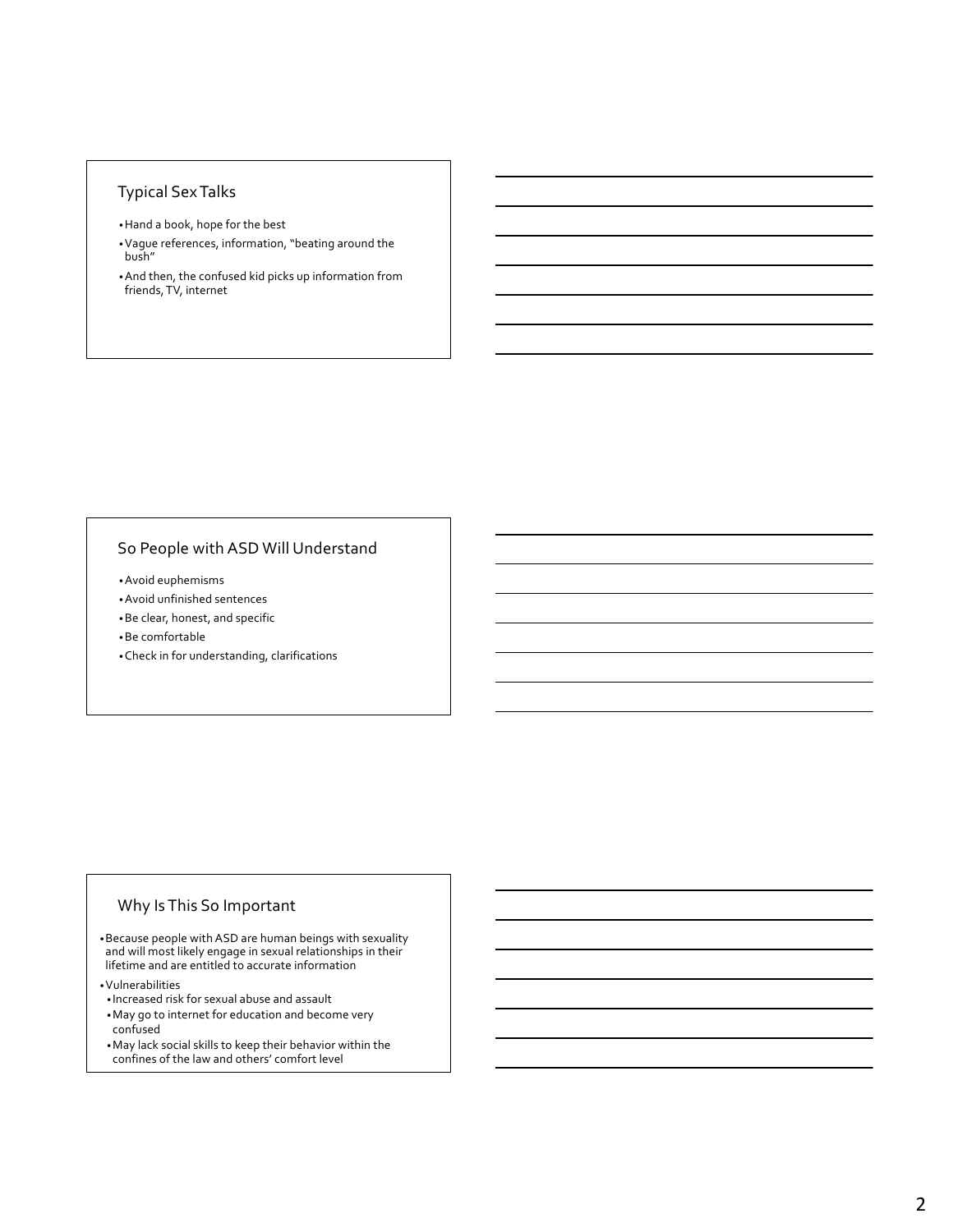# When I typed "sex" into search bar…



.<br>Nps, Sex .. - Me

Sex & W  $\sum$ 

### Why Is This So Important

•May need instruction re: expression of sexual feelings

•Because sex is one component of adaptive functioning

•And sexual relationships, sexual behavior are components of social skills

### Myths About ASD and Sexuality

- •People with ASD are asexual
- •People with ASD are oversexed
- •People with ASD won't be able to handle sex education
- •Talking about sex will "put ideas in their head"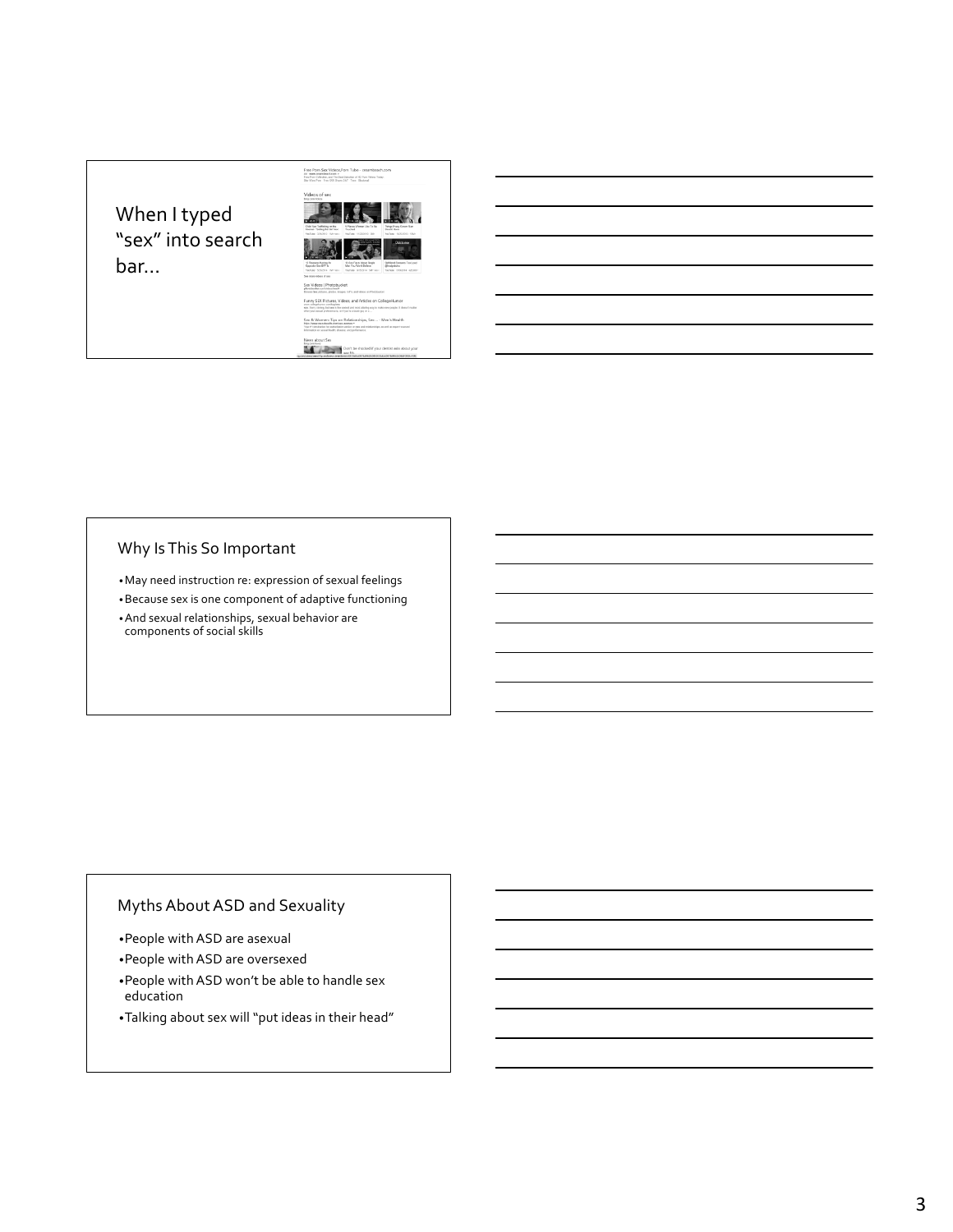#### Research About ASD and Sexuality

- Individuals with ASD display sexual needs similar to NT peers, along with a wide variety of sexual behaviors, wish to engage in intimate relationships, are neither hypersexual nor asexual
- •Problematic sexual behaviors in individuals with ASD tend to be the result of deficits in social and communication skills
- •There is a demonstrated need for sexuality and relationship education in the ASD community and a paucity of research

#### ASD At-Risk

•May not have knowledge about sex, reproduction, STDs

•May not understand what sex abuse is

•May be trained to comply with adults

•May be "rule followers"

•May have difficulty asking for help

#### ASD At-Risk

•May lack healthy social relationships

•May not know how to safely use social media, internet

- •May have difficulty reading others' intentions
- •May not believe other people could lie, "use" them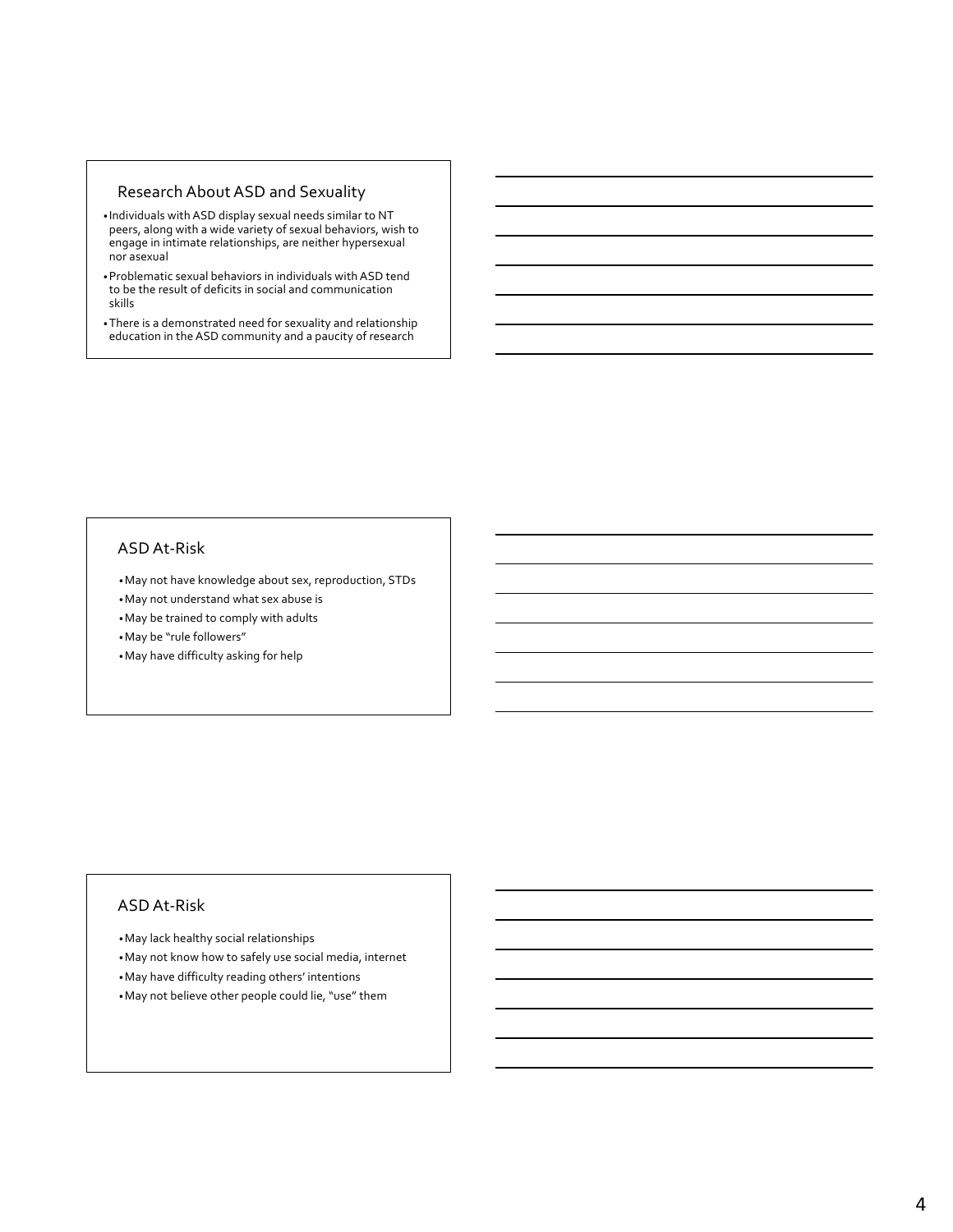#### Start Education Early

- •Teach about body parts *and body functions* • Teach proper terms then decide about introducing slang and the concept of other terms
- •Teach about privacy in developmentally appropriate ways with learning needs of individual taken into consideration
- •Teach the difference between public and private (thoughts, too!)

#### Consider the Following

- •All areas of development teach what is necessary in a way that is tailored towards cognitive development and maturity level
- •What information does the child already have/understand?
- •What is the child exposed to or has the child been exposed to?

#### Specific Concerns

•Teasing

- •Culture of peer group
- •Exploitation/prompting
- •Masturbation
- •Physical appearance and awareness of personal space, privacy
- •Suspicion of sex abuse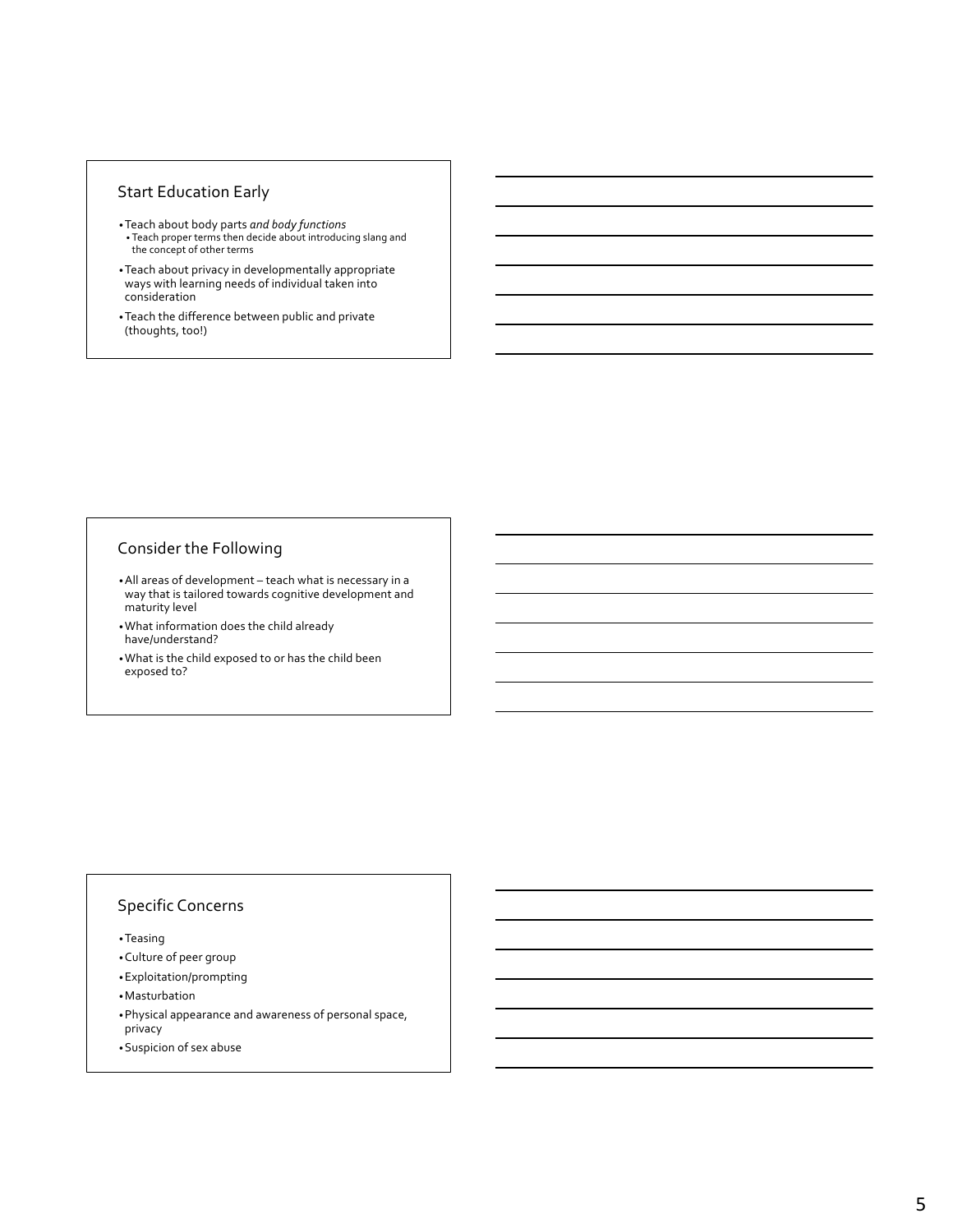# For Older Children, Adolescents, Adults

- •Assess what they "know"
- •Conversation, open-ended questions, follow-up questions
- •The Sexual Attitudes and Knowledge Assessment
- •Sexual Abuse Risks Assessment

• S-T-A-R-S Guidebook

# Prepare

- •Get comfortable
- •Gain knowledge
- •Practice we make kids role play, you should do the same!
- •Be open
- •Be straightforward
- •Be sensitive
- •Be proactive

#### As a Provider

•Clarify with caregivers family values and attitudes •Be clear about your plan and recommendations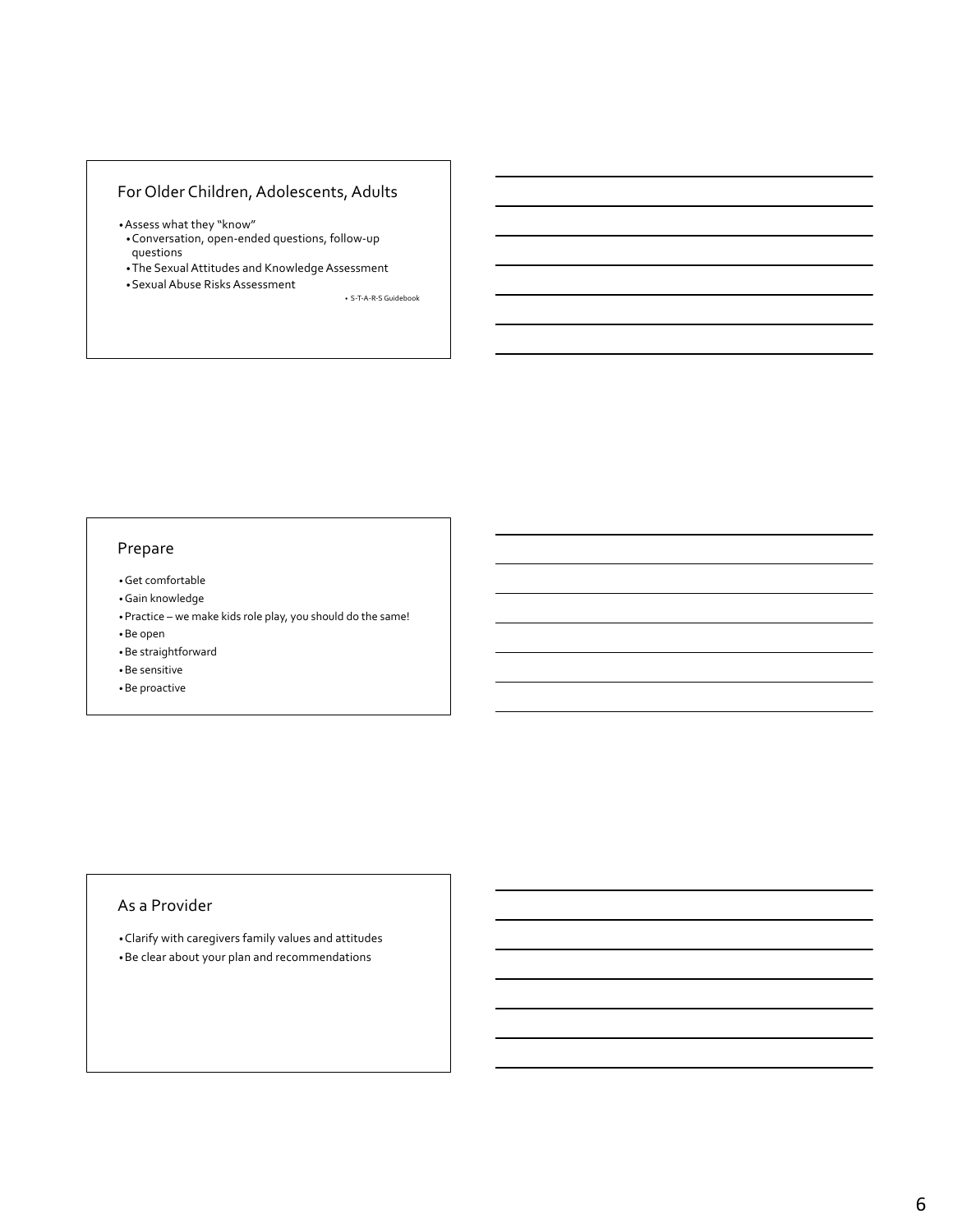#### Resources and Support

- •*How to Talk with Your Child About Sex: Help Your Children Develop a Positive Healthy Attitude Toward Sex and Relationships – John Chirban, 2007*
- •Organizations, chat rooms parents of other kids with ASD
- •Your child's team: teachers, therapists, physician •Sex education, puberty education, self-care for menstruation can and often should be a part of the education plan

#### Resources and Support

•Relationship Building and Sexual Awareness for Kids with Autism – STARS 2 (Heighway & Webster, 2015) •Understanding relationships

•Social interaction

•Sexual Awareness

•Assertiveness

#### Resources and Support

- •Sexuality and Relationship Education for Children and Adolescents with Autism Spectrum Disorders (Hartman, 2014)
- •Broad teaching curriculum that includes concepts such as identity, safety, love, intimacy, and relationships (which may or may not have a sexual component)
- •Primary goal to support children in developing a healthy sexuality
- •Understanding, Preventing, Supporting, and Responding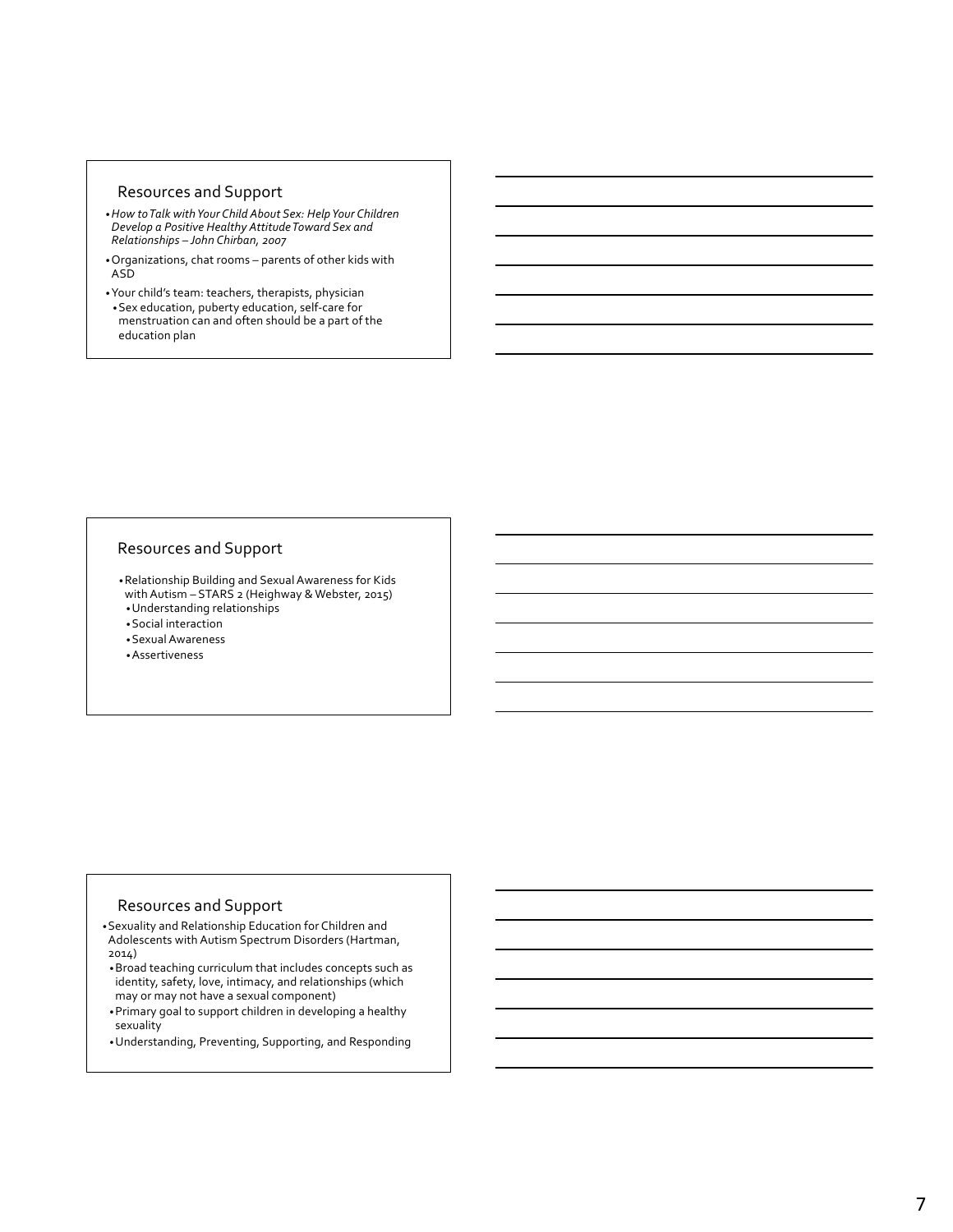# PUBERTY

# Puberty in ASD

- Individuals with ASD begin puberty around the same time as NT peers
- •Precocious puberty noted in some females with ASD
- •Greater levels of emotional and social loneliness than NT peers (Bauminger et al., 2003)
- •Mixed findings re: exacerbated or improved symptoms during this developmental stage of life

### Growing and Changing

- •Difficulty with change and transitions
- Increased responsibilities and tasks related to hygiene
- •Physical discomfort
- •Moodiness
- •New sensory experiences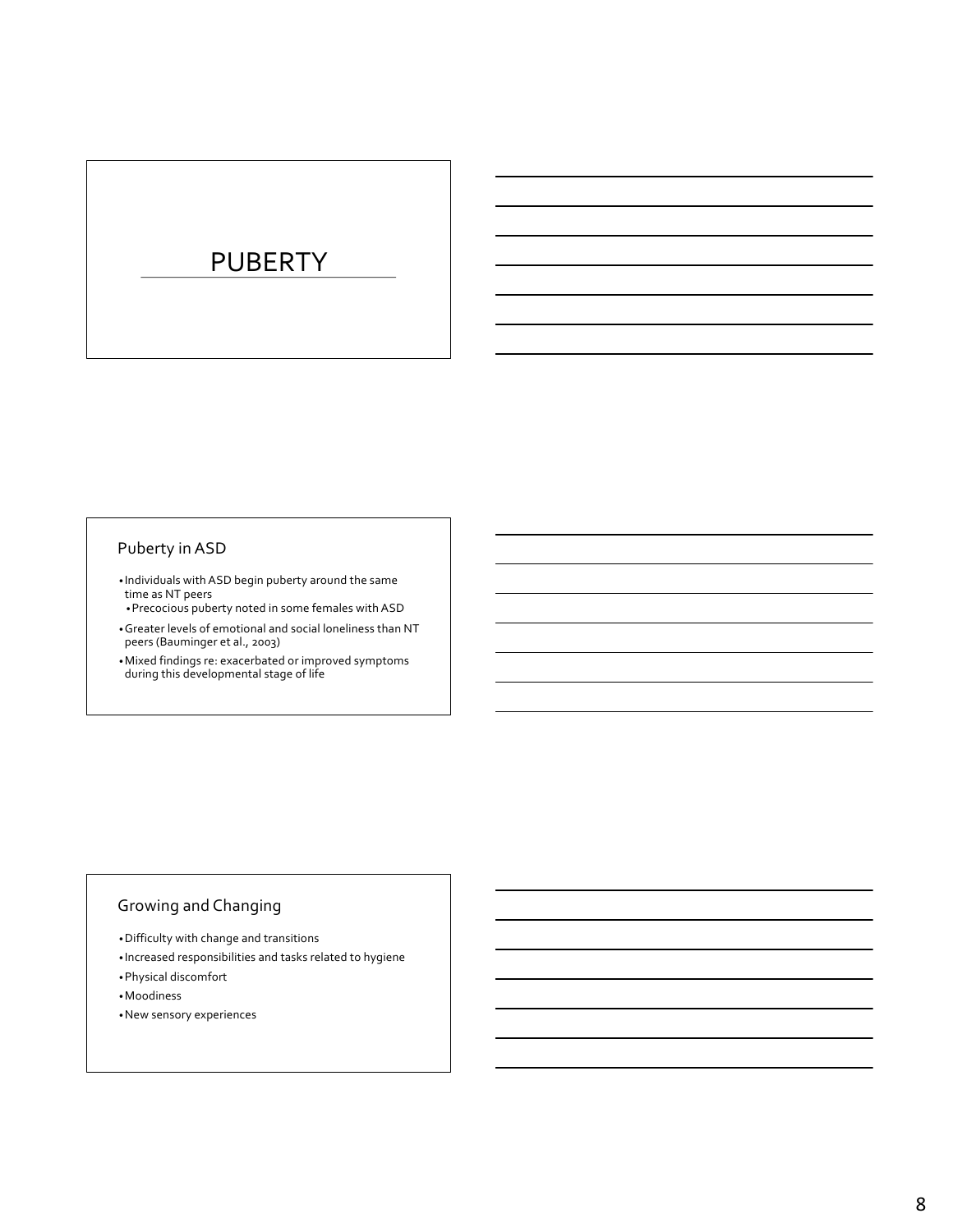#### In General

- •Prepare in advance for changes (by age 9, at least and more detailed and repeated as they grow)
- •Normalize and be matter-of-fact
- •Think concrete
- •Then think abstract
- •Teach about their sex
- •Then about the opposite sex
- •Teach about moods and how to feel better
- •When using videos, online material review first!

#### Bras

• Introduce bras slowly and naturally – draw their attention to bras

•Sensory issues

•Practice

#### Menstruation

- •Teach about menstruation early (average girl starts at age 12 or 13, but range is 9-17)
- •Concerns that come up: am I dying? Did I poop my pants? Will everyone know? Will I feel the blood coming out? Will it be one big gush?
- •Explain what it may look like, what it may feel like
- •Privacy around menstruation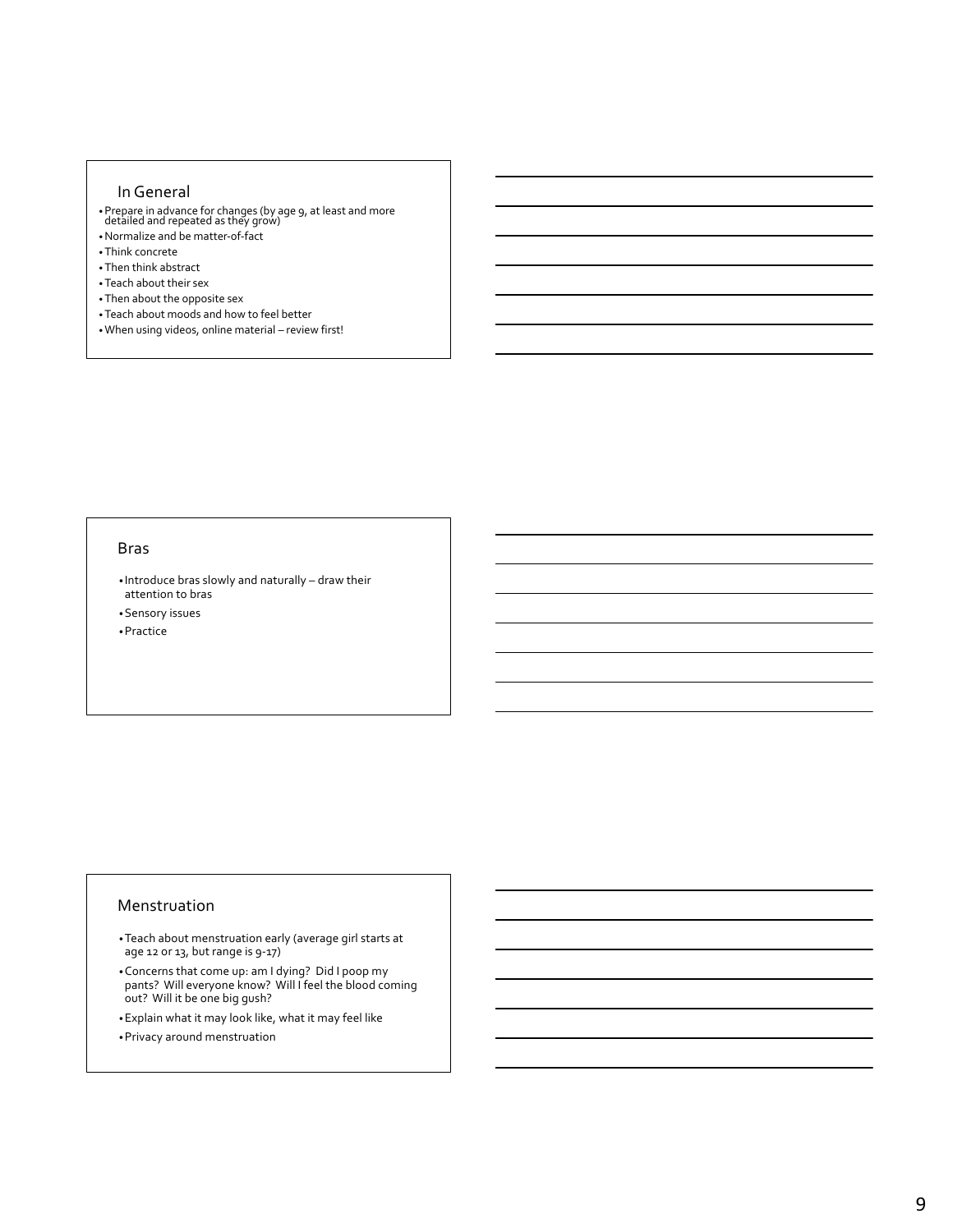#### Menstruation

- •Make a plan
- •Who will she talk to when she first menstruates? •Who will help her if she is at school?
- •Where will she keep pads? How will she access?
- •Will she need a prompt or assistance changing the pad?
- If someone will need to assist her in the bathroom, explain the boundaries and limits of that help

#### Menstruation

- •Teach how to use/change a pad •Visuals
- •Model with underwear
- •Have her practice
- •Trusted adult nearby to offer assistance or check

#### Pre-Menstrual Tension and Other Info

- •Teach about symptoms of PMT
- •Teach what can help take away discomfort
- •Explain clues that she should be prepared with pads, wear darker pants
- •Teach how to track periods and how often they will probably come
- •Teach slang terms
- •Teach for unexpected situations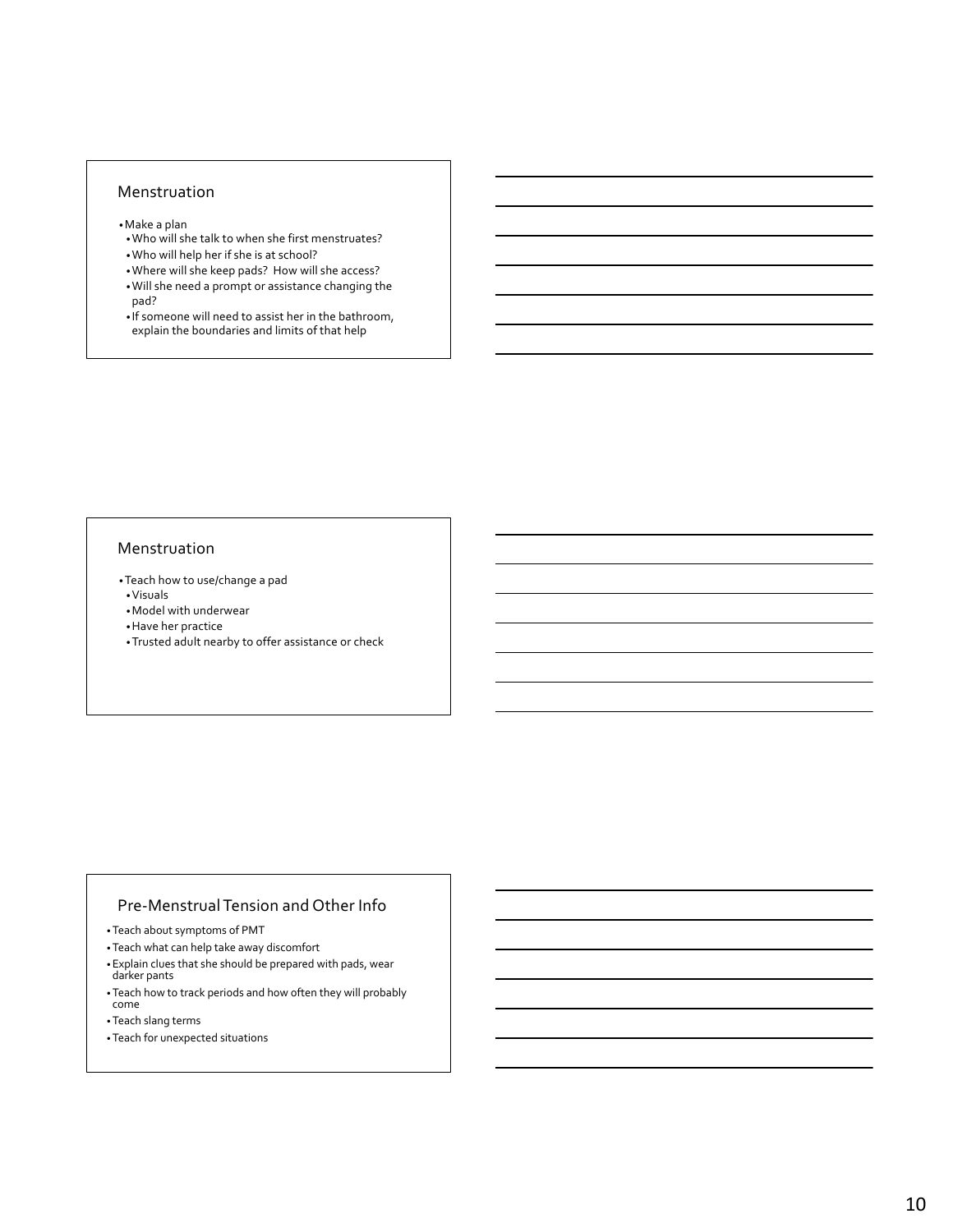#### For Caregivers

- •Be clear on the school's policies
- •Consider alternate underwear for daughters
- •Support group and others parents as resources

#### Erections

•Boys begin to get erections as early on as infancy; from 2-5 may begin to notice erections – explain matter-of fact, "yes, that happens to boys' penises. That's called an erection. It will go away after a minute or so and your penis will feel soft again."

#### Erections

- •Means your body is working the right way, but it is private •Don't tell people when you have an erection
- $\bullet$  In fact, if it happens in school, you will try to hide it by<br>———
- •Or, you might think about \_\_\_\_\_\_\_\_
- •And you might wear clothes like jeans or longer shirts so people won't notice
- •Don't mention it if you notice someone else has an erection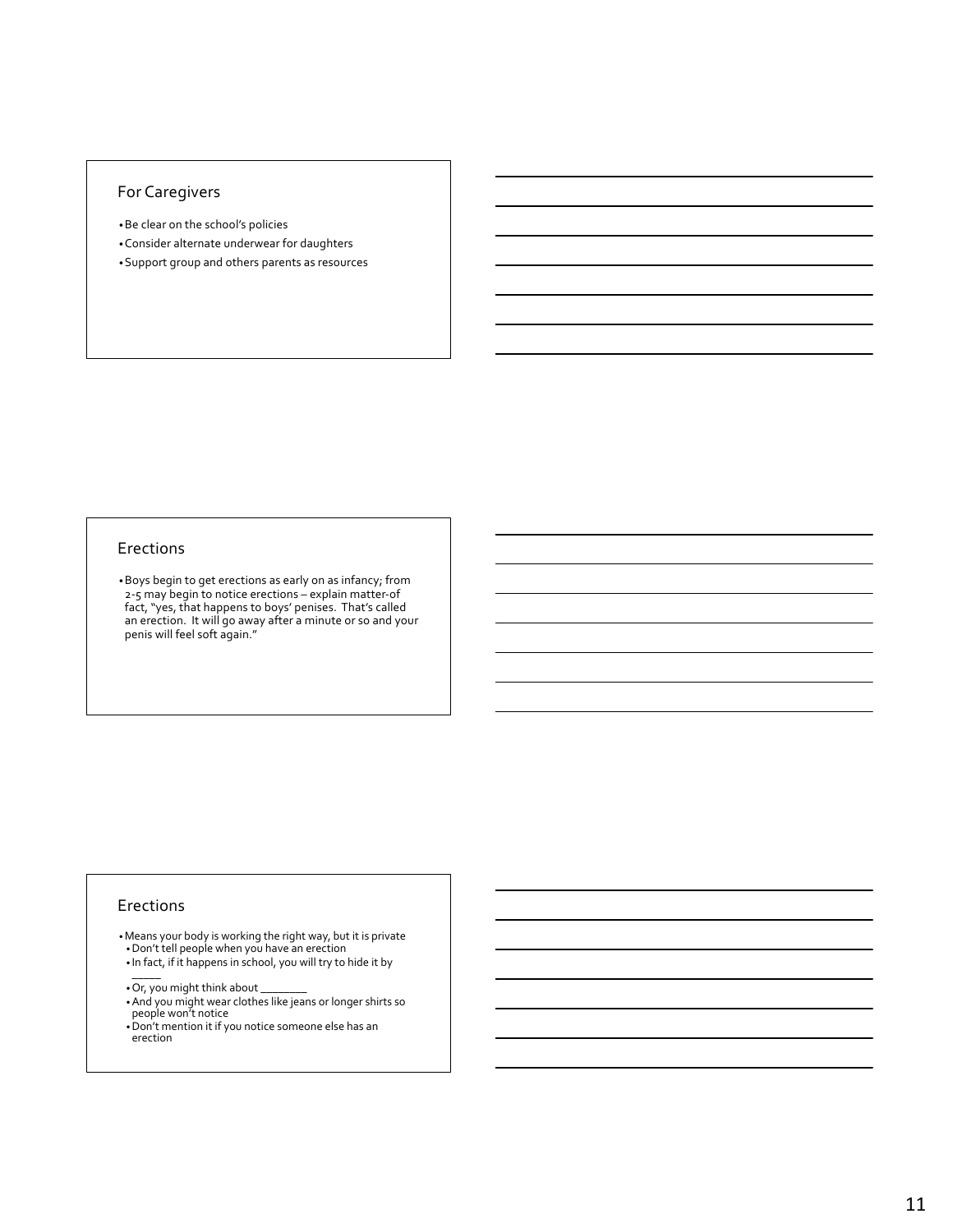#### Wet Dreams

- •Teach about wet dreams, what happens
- •Explain ejaculation
- •Explain the wetness is semen, not urine •Normalize
- •Teach how to clean up
- •Reinforce privacy

- Voice Changing<br>•Teach that men have deeper voices than boys
- •When boys grown into men and their bodies change, their voices change, too
- •Sometimes it sounds like the voice changes pitch or it might sound squeaky
- •Explain that it might be embarrassing and that others might laugh

•Come up with a plan for what to do when it happens or how to respond when people laugh

#### Masturbation

- Both for males and females
- Normalize
- Privacy concepts talking about it, doing it, seeing it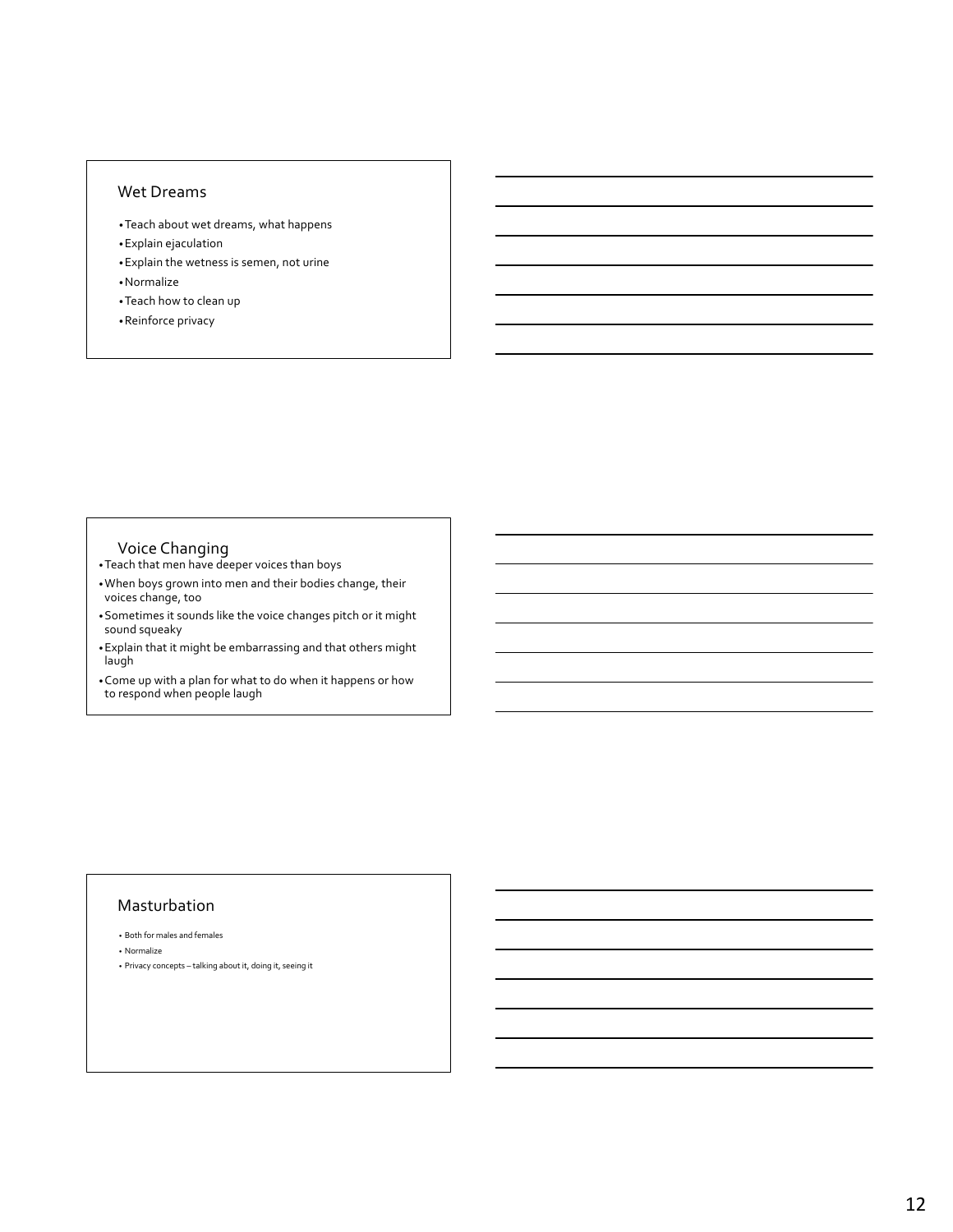### What is that *SMELL*?

•Showers

•Deodorant

•Teeth brushing

•Changing pads

•Be respectful, but be direct: You smell and people will notice it. They will not like it and will not want to be close to you.

# General Appearance and Related

•Girls: If you're wearing a skirt, learn how to sit

•Keep your pants up

•Wear clothing that fits

•Make sure others can't see your underwear/bra

# SEXUALITY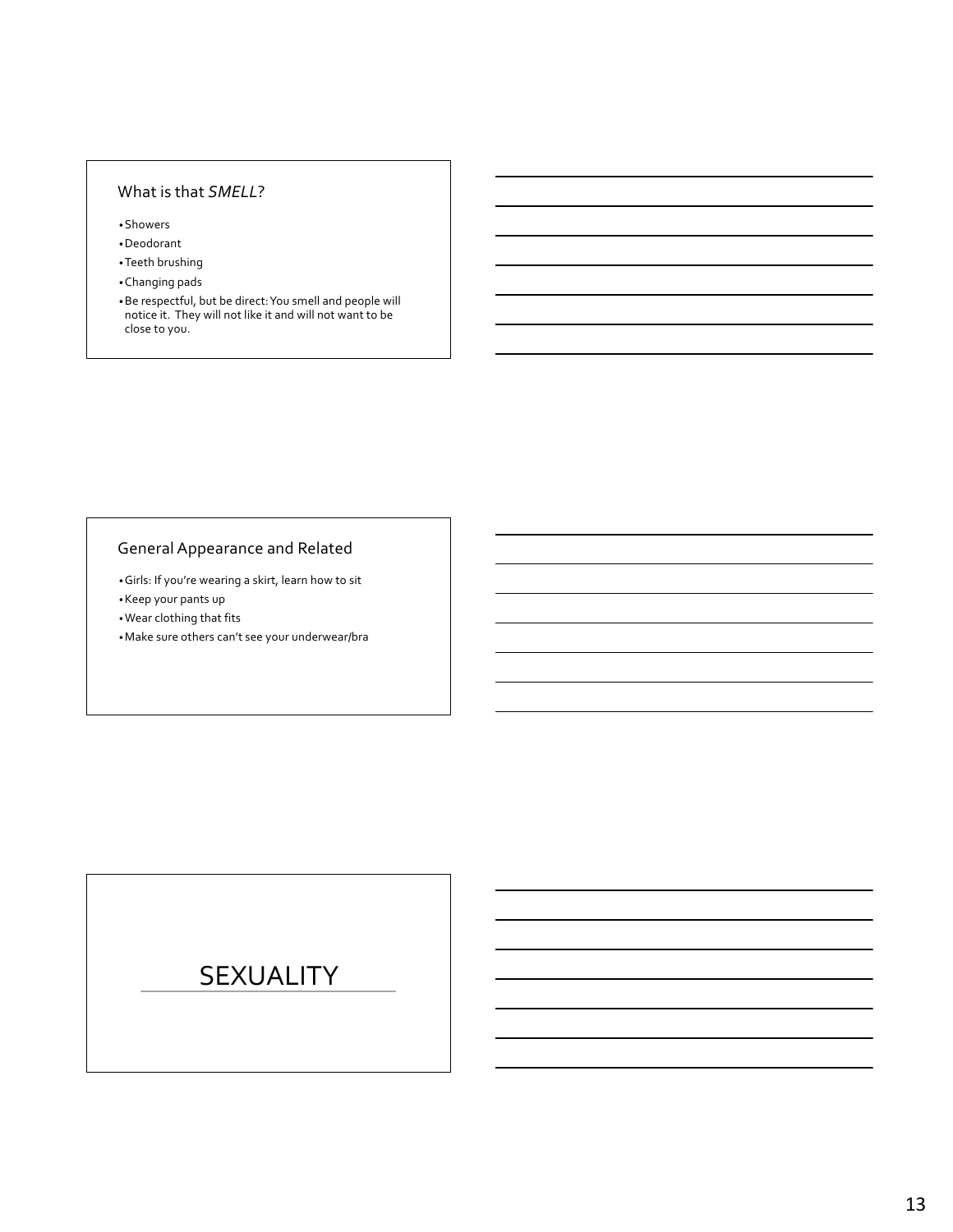# ASD, Sexual Identity, and Gender Identity

- •No evidence of any causal link
- •More that ASD is a heterogeneous group, which incudes differences in sexuality as well

# INTIMACY AND LOVE

#### Educate

- •Levels of romantic relationships
- "Expected" behavior be careful here!!
- •How you know
- •How to clarify with your partner status of relationship and "expectations"
- •Disclosing ASD in relationship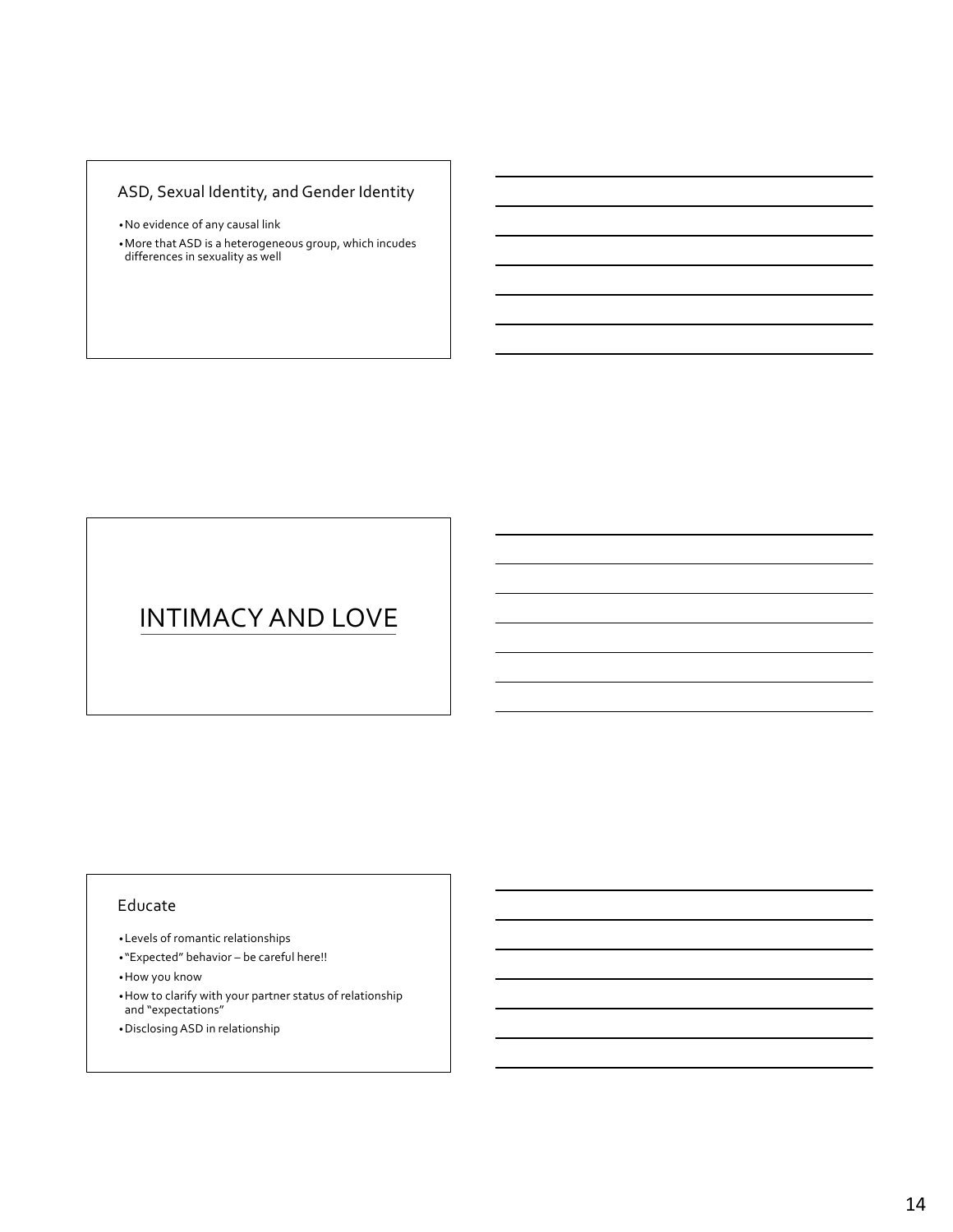# Dating and Relationship Concepts

• Flirting

- •Sexting and texting
- •Dating readiness (Davies and Dubie, 2012) •Checklist categorized into topics "being available," "tolerance," and "openness"
- 
- I am willing to change my plans for a friend
- I am willing to share my feelings
- I am able to look at conflict from someone else's point of view

#### First Date

•Normalize feelings of awkwardness

•Conversation topics

•Anticipating questions

•Safety issues

•How to end the date

•Consider group date so a friend can be available to guide

# PROBLEM BEHAVIOR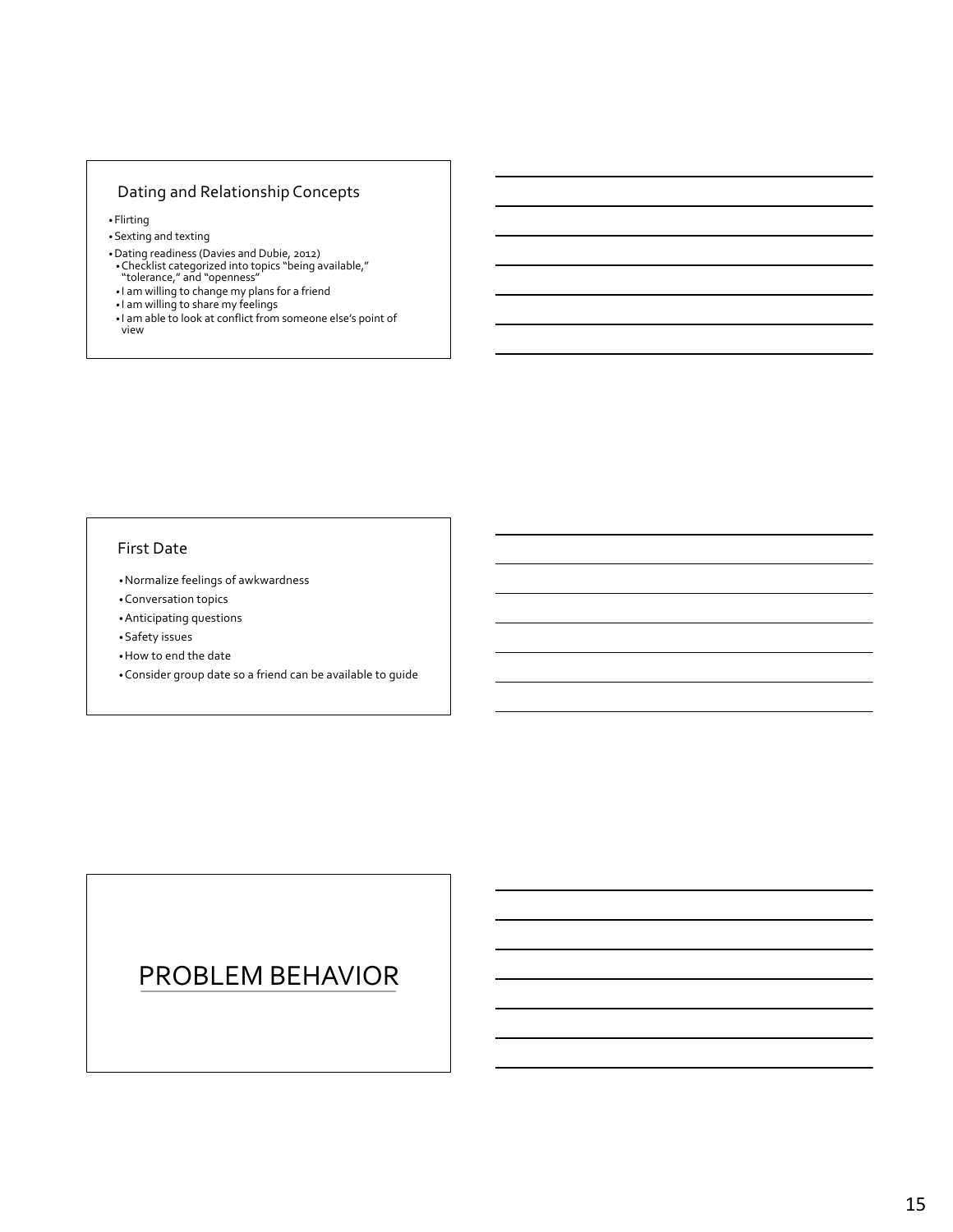| What's Normal?                                                                                                                                                 |                                                                                                                                                                    |                                                                                                         |  |  |  |  |  |
|----------------------------------------------------------------------------------------------------------------------------------------------------------------|--------------------------------------------------------------------------------------------------------------------------------------------------------------------|---------------------------------------------------------------------------------------------------------|--|--|--|--|--|
| $5 - 10$                                                                                                                                                       | $10 - 14$                                                                                                                                                          | $14 - 18$                                                                                               |  |  |  |  |  |
| • Masturbation<br>for pleasure<br>• Curiosity about<br><b>bodies</b><br>· Play involving<br>touch (i.e.,<br>doctor)<br>• Interest in how<br>babies are<br>made | • Thinking,<br>talking,<br>dreaming<br>about sex<br>• Masturbating<br>to orgasm<br>• Feelings of<br>attraction<br>• Often romantic<br>relationships<br>established | • Continued<br>masturbation<br>• May begin<br>having sex<br>• Sexual wishes<br>and fantasies<br>develop |  |  |  |  |  |

### Functions of Behavior

- •To get something (tangible or attention/interaction)
- •To avoid something (including people, places, tasks, or sensory experiences)
- •To feel something (including comfort, control, and sensory experiences)

#### Other Reasons

- •Social rules, social skill deficits
- •Someone is telling them to
- •Difficulties with communication
- •Behavior has become learned and serves a function
- •Sensory issues
- •Discomfort/Pain
- •Boredom
- •No opportunities to express sexuality in healthy way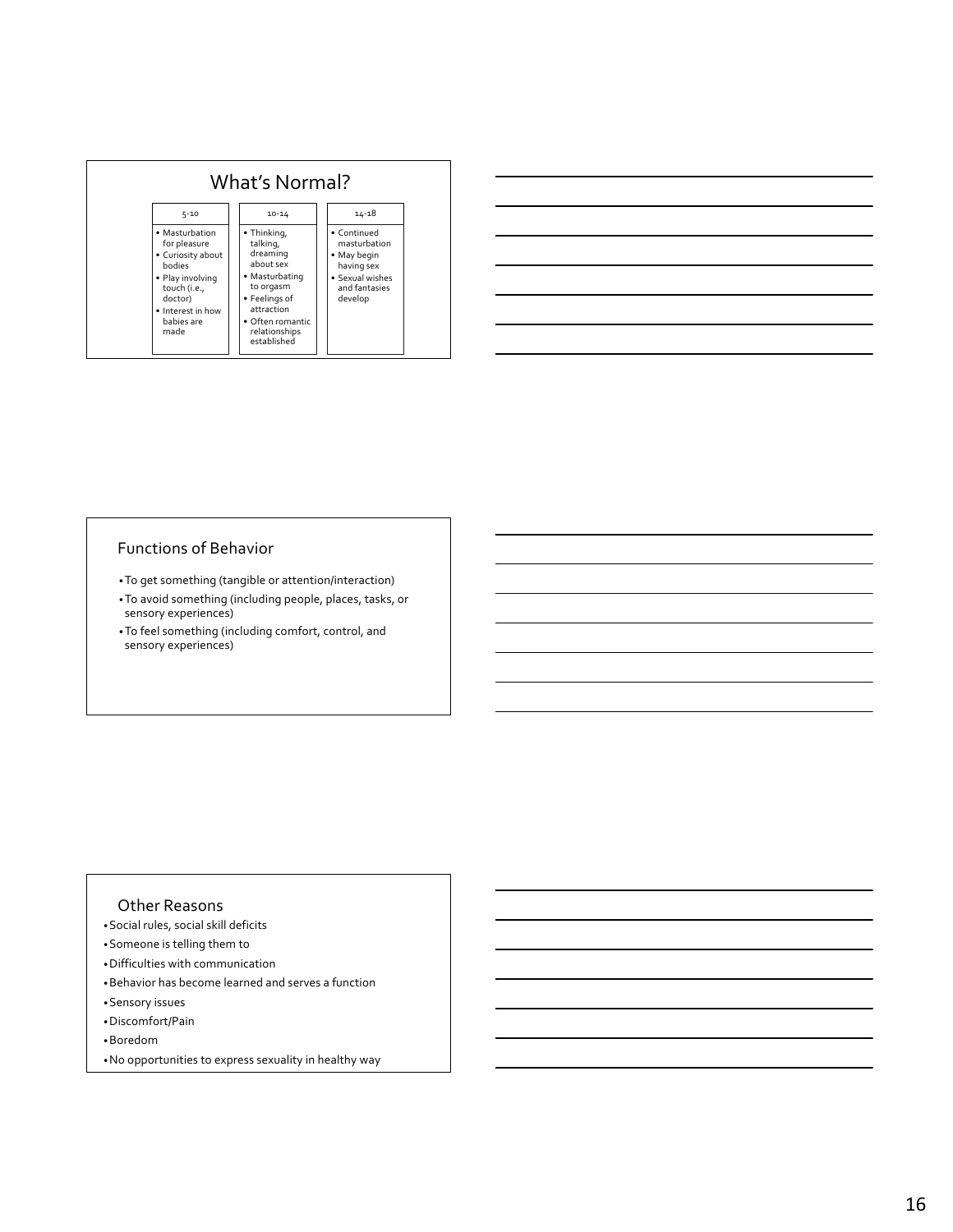# SELF-PROTECTION

### Education and Your Rights

- •Healthy sexuality and relationships
- It is ok to refuse to be touched or to refuse to touch
- •Even though sex is private, it does not have to be a *secret*
- •You do not (and probably should not) compromise or make deals with friends, partners, or people about touching or being touched
- It is ok to ask for clarification and help from  $\_\_$

# Others Rights

- •Teach what is against the law
- •Online activity
- •Masturbating in public
- Invading someone's personal space
- •Teach what will get you fired
- Jokes about sex
- •Masturbating at work
- •Commenting on coworker's bodies, sexuality, etc